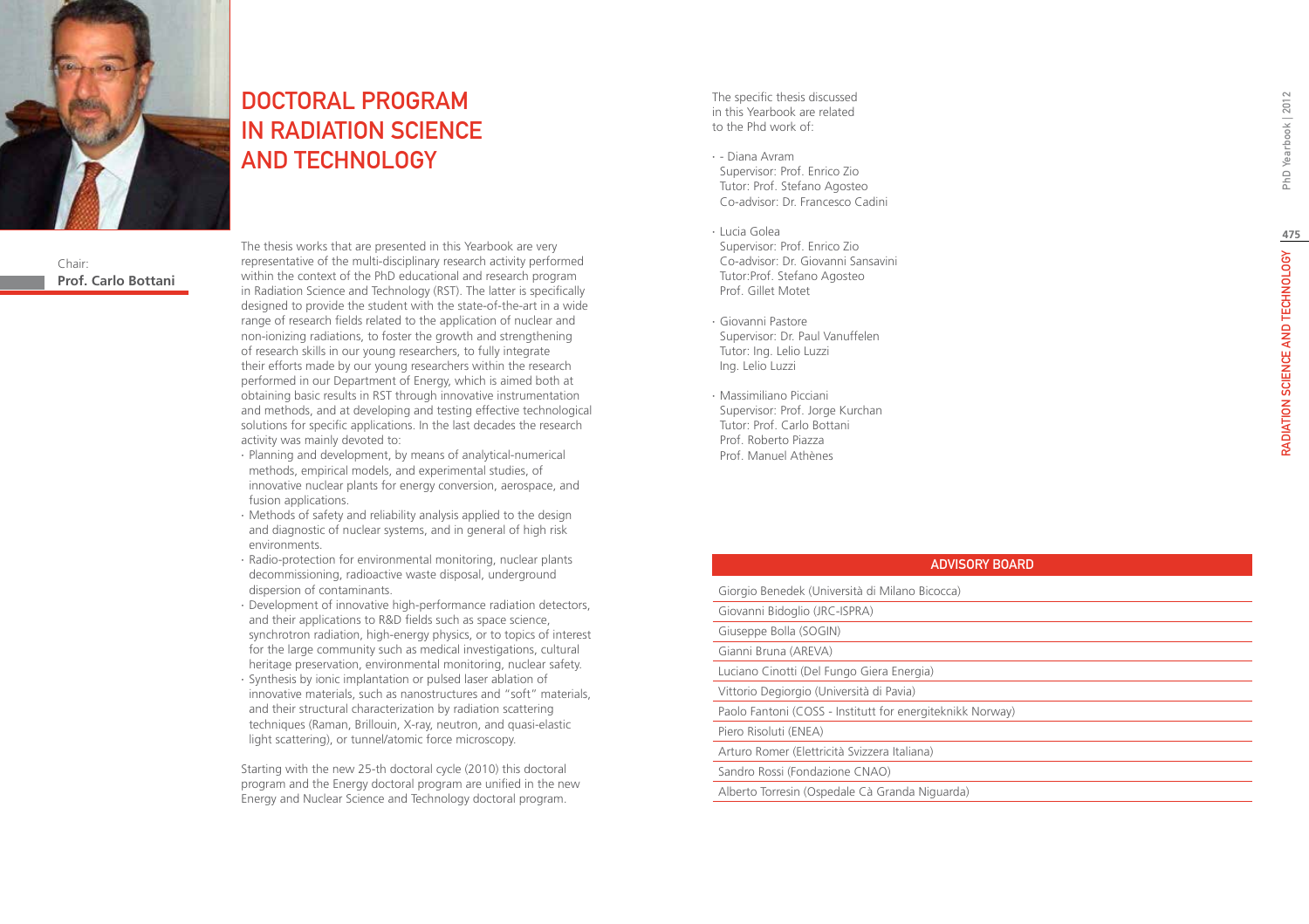## COMPUTATIONAL METHODS FOR THE PERFORMANCE ASSESSMENT OF RADIOACTIVE WASTE REPOSITORIES

### **Diana–Maria Avram**

The appropriate disposal of radioactive wastes is a technical challenge due to the long periods of time needed for the radioactivity to decrease below acceptable safety levels established by the competent regulatory agencies. The disposal requires isolation from the environment provided by a system of engineered and natural barriers, whose objective is to prevent and retard the radionuclides release and migration to the groundwater and eventually to the biosphere. The quantitative analysis of the processes of radionuclide migration across the barriers to the main intake paths plays a fundamental role in the safety performance assessment of the overall system.

The performance assessment (PA) of the radioactive waste repositories involves the systematic analysis of the containment structure in order to investigate the events and processes that influence its behavior. Eventually, it is required the estimation of the expected dose to some defined critical individual, with the associated aleatory and epistemic uncertainty. Therefore, predictive mathematical/computer models are relied upon in the PA to adequately represent the evolution of physical processes that may release, transport and ultimately lead to radiological

exposure. Nevertheless, the complexity of the phenomena and geometries involved implies running elaborate simulations and large computer codes, with significant time and memory expenditures, when performing the analysis necessary to assess the reliability of the model outcomes.

For this reason, the work presented in this Ph.D. thesis, has focused on the investigation of strategies for the development of computational procedures of system analysis and for acceleration of model computation for the PA of radioactive waste repositories. The strategies employ the use of advanced simulation techniques (e.g., Monte Carlo) to address the problem of incorporating realistic features in the modeling of the barriers, Subset Simulation technique for increasing the efficiency of parameters random sampling and empirical meta–models for large codes approximation. The research activity lies within the PA methodology and is organized as follows: ∙ *Model simplification*: simplified reliability–based models for evaluating the long-term functionality of the repository barriers system in terms of system failure time distribution and of doses to the critical individual; ∙ *Model acceleration*: methods

for fast computation:

- ∙ Subset Simulation technique for improving the efficiency of random sampling for estimating small repository containment failure probability;
- ∙ Gaussian process–based meta–models for replacing the large computer codes by reduced models (response surfaces) with acceptable calculation times.

#### **Model simplification for the PSA of radioactive waste repositories**

The failure of the engineered barriers is affected by phenomena of water infiltration and degradation, but also of cracking due to settling of the structure under gravity forces or temperature-induced volume changes. On account of the complexity of failure mechanism and occurring processes an analytic treatment of the problem would be impractical, rendering the numerical schemes mandatory. In this regard, a Monte Carlo (MC) simulation– based reliability model of the multi-barrier system has been developed for the preliminary evaluation of the repository long-term functionality within a Probabilistic Safety Assessment (PSA) framework. The MC simulation-based approach addresses the problem of estimating the repository barriers

failure time distribution and the associated doses to the critical individual. The aim is that of providing a lean modeling framework for performing initial evaluations of the barriers performance within a simplified scheme of calculations which allows a quick and relatively light analysis, while offering the flexibility for maintaining the necessary realism in the description of the failure and transport processes. Moreover, the strategy confers certain modularity to the MC-based probabilistic model, which, for demonstration purposes, has been combined with the numerical solution of flow and transport processes in the aquifer.

#### **Model acceleration: Subset Simulation**

The uncertainties in the parameters governing the probabilistic modeling of the release processes are taken into account and described in terms of probability density functions (pdfs); their propagation to the reliability model output allows estimating the probability that the dose exceeds the regularity limits. The Subset Simulation, specifically developed to tackle the multidimensional problems of structural reliability, is adopted for improving the efficiency of the random sampling of the parameters

and for estimating the small containment failure probability. In practice, the protective barriers are designed to be very reliable so that their failure is a rare event; in a standard scheme based on sampling the uncertain parameters distributions and computing the corresponding doses would require many code runs and, thus, large computational times for obtaining a statistically robust estimate. To this aim, an original analogy to the problems of structural reliability is proposed with regards to the quantitative analysis of the failures of the multi-barrier system of a radioactive waste repository, where the failures are specified in terms of one or more safety variables crossing the safety thresholds. Moreover, the Subset Simulation peculiar set-partitioning scheme is exploited for performing the analysis of the sensitivity of the failure probability estimate to the uncertain model parameters.

#### **Model acceleration: Gaussian process–based meta–models**

The second approach to model acceleration consists of an original combination of Gaussian Process-based (GP) metamodels with a space reduction technique, Principal Component Analysis, for predicting the time-dependent radionuclide concentration in groundwater,

radioactive waste repository. Another contribution of the work consists of an analysis of the possibility of having a priori information on the meta-models prediction capability, i.e., either before constructing it or after. In this respect, a "backward" analysis has been performed for gaining some insight on how the positioning of the input training samples with respect to the test samples influences the metamodel prediction capabilities and the presence of the outliers, e.g., large uncertainty present in the predicted outcome. This is particularly helpful when dealing with complex, multi-dimensional prediction problems, characterized by many input variables and the metamodel design case requires a lot of calibration efforts.

following a release from a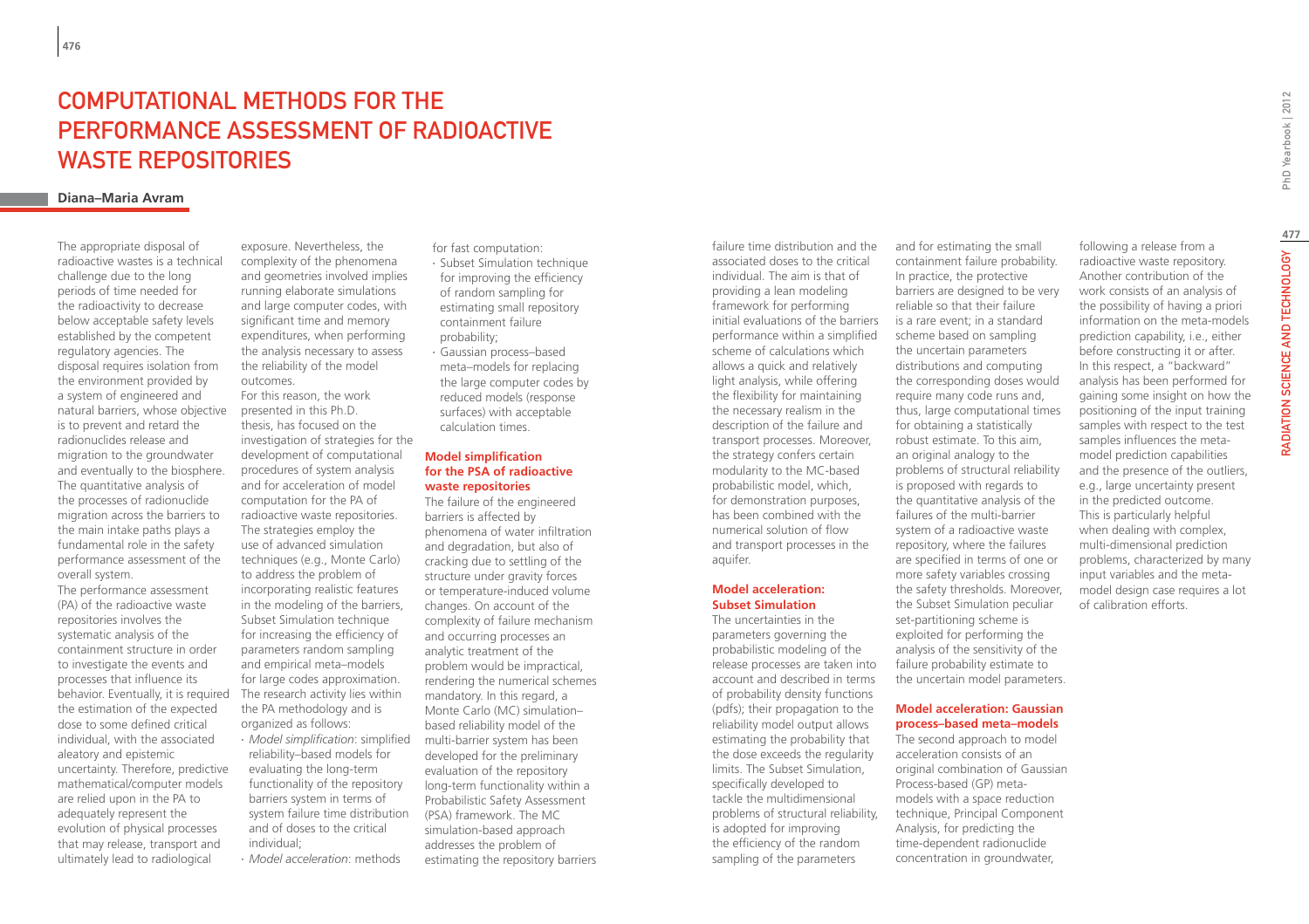## Quantitative techniques for the vulnerability analysis of critical network systems and infrastructures

### **Lucia Golea**

#### **Problem statement**

The subject of this Ph.D. thesis is the analysis of critical network systems and infrastructures with respect to their vulnerability to random failures and targeted attacks. The work has been performed at the Laboratorio di Analisi di Segnale ed Analisi di Rischio (LASAR Laboratory of Signal Analysis and Risk Analysis) of the Department of Energy of the Politecnico di Milano, Italy, founded by the Institute for an Industrial Safety Culture (ICSI) of Toulouse, France.

The motivation is that critical infrastructures (CI) provide the continuous flow of essential goods (e.g. energy, water, data) and services (e.g. banking, health care, transportation) which the welfare and security of our nations rely on. The focus of the research work was on the modeling of CI as complex systems from the standpoint of network theory. The basic concept of network theory is to build an abstract model of realworld networks and describe the form and, in various degrees, the function of the network by different measures.

#### **Research performed**

Figure 1 shows the researches carried out during the Ph.D. In the *topological network analysis* performed, the CI is represented by a graph G(*N*, *K*), in which its components

are mapped into *N* nodes connected by *K* unweighted edges, representing the links of connection among components. In order to quantify the structural importance of the network components, several centrality measures have been introduced (e.g. the group degree, closeness and betweenness centrality) and the most important groups of elements of different sizes in the network have been identified. The identification of the most central groups is a combinatorial problem which has been tackled by Genetic Algorithms (GA). The multi-objective GA framework has been tested on the electrical transmission network test system IEEE 14 BUS and it was observed that critical groups of components may include components that are not critical when considered individually. Therefore, the criticality of these components may be underestimated if the importance ranking is performed only with respect to individual components. While the topological approaches for identifying critical components are capable of highlighting structural

vulnerabilities, they are limited from the point of view of the functional analysis of the CI. The Italian high-voltage electrical transmission network has been taken as case study for

of the pure topological analysis, were compared to the results of the vulnerability analysis complemented by functional information on the network. It has been shown that the topological approach requires minimum information of the network and leads to the identification of a number of critical edges that have also "functional" relevance. In spite of the usefulness and of the insights provided by the topological analysis of the unweighted network, empirical results show that it can capture only partially the rich and complex properties observed in a real infrastructure system, so that there is a need for extending the models beyond pure unweighted, structural topology. In this view, the formalism of *weighed networks* has been exploited to provide different graph-theoretical representations and analyses of a power transmission system. Four different perspectives of analysis were considered within the formalism of weighed networks, adding to the purely topological analysis of the system the reliability and electrical characteristics of its components. The electrical

the analysis of the importance of groups of edges from the viewpoint of the network structure and flow. The results transmission network IEEE RTS 96 has been taken as reference for the analysis. Based on the comparative evaluation of the four perspectives with respect to other approaches for vulnerability assessment, we proposed a framework that incorporates the four



**1. Pictorial view of the critical infrastructure vulnerability analysis performed in the Ph.D. research work carried out at LASAR.**

perspectives presented in a preliminary screening analysis of network vulnerability. By performing such an analysis, a better comprehension of the system is achieved, and the different criticalities within the network components are highlighted.

By nature, topological, weighted or unweighted, analyses focus on the static properties of a network. A further important dimension to add to the vulnerability characterization of CI refers to modeling the dynamics of flow of the physical quantities. From the abstract modeling of a cascading failure propagation process, it has been possible to accurately *estimate*, by Monte Carlo Simulation (MCS), *the probability of cascading failure under given load conditions*. To overcome the computational problems of standard MCS, the Subset

Simulation (SS) method has been implemented. Such method circumvents the computational burden associated to the estimation of a small failure probability by computing it as a product of larger conditional probabilities of more probable intermediate events.

The problem of *optimization of protection strategies in critical infrastructures* within a complex network systems perspective was also addressed. Three different protection strategies were proposed that minimize the consequences of cascading failures on the entire system, on predetermined areas or on both scales of protective intervention in a multi-objective optimization framework. We optimized the three protection strategies by devising a modified binary differential evolution scheme that overcomes the combinatorial complexity of this optimization problem. We exemplified our methodology with reference to the topology of an electricity infrastructure, i.e. the 380 kV Italian power transmission network. In the final step of the CI analysis, the *characterization of uncertainties related to electric* 

*transmission networks* has been undertaken. In order to quantify the impact that the propagation of the identified uncertainties has on the reliability of the electric infrastructure we developed a stochastic model that simulates the operations of the electric network. The eventbased model was embedded in the MCS framework and has shown the ability to represent daily hourly changes in power requests at customer side of the system, room temperature and wind speed. We noticed that increasing variability in the operating conditions lead to an increase in the generated power that may not reach the customers.

#### **Conclusions**

The results of this thesis work support the belief that the methods of complex network theory can provide information useful for the vulnerability assessment of CIs, within a screening analysis of their behavior. The screening analysis can be supported by structural information provided by system owners and operators, including the general understanding of main functionalities, interfaces and interdependencies. The evaluation of the statistical indicators derived from the methods of complex network theory can highlight preliminary vulnerabilities, e.g. structural or reliability bottlenecks, which must be the focus of a successive detailed system analysis.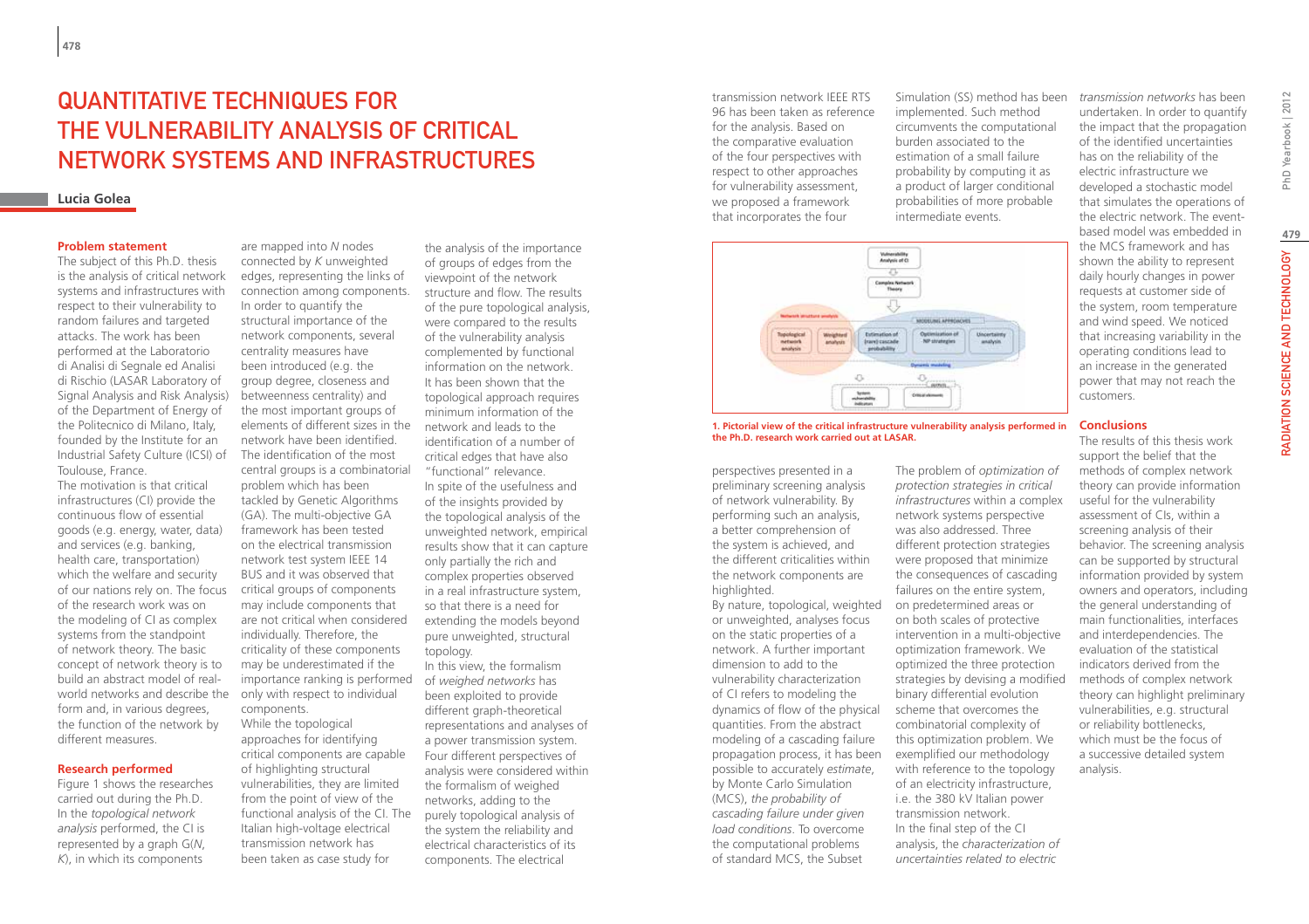## Modelling of Fission Gas Swelling and Release in Oxide Nuclear Fuel and Application to the TRANSURANUS Code

### **Giovanni Pastore**

The context of the present Ph.D. thesis is the domain of research oriented toward the computational thermomechanical analysis of the nuclear fuel rods (fuel rod modelling). The emphasis is on the analysis of pellet-in-cladding type uranium dioxide  $(UO_2)$  fuel for light water reactors (LWRs). which constitute the majority of nuclear power reactors operated presently. The work was carried out in the frame of a collaboration between the Politecnico di Milano and the JRC/ITU (Joint Research Centre / Institute for Transuranium Elements).

LWRs employ fuel in the form of rods comprised of ceramic fuel pellets (generally  $UO_2$ ) piled-up in a zirconium-alloy cladding tube. Besides providing the heat generation and transfer to the coolant, the fuel rod is the first and the second barrier (i.e., the fuel pellets and the surrounding cladding tube, respectively) to the release of the radioactive fission products to the environment, and therefore plays a primary safety role. The aim of fuel rod modelling is to predict the thermomechanical behaviour and lifetime of the nuclear fuel rods. The strong interrelationship between the several, intricate phenomena taking place in the fuel rod during irradiation in the reactor, as well as

the non-linearity of many processes involved, calls for the development of computer codes analysing the general fuel rod behaviour. The fuel rod analysis codes are presently used by industries, research centres, universities and safety authorities, in support of fuel characterization, design and licensing. In this framework, the TRANSURANUS fuel rod analysis code, developed at the JRC/ ITU, is the most widely adopted tool in the European Union. The progress of fuel rod modelling is supported by many International Projects. In particular, the present thesis was carried out within the FUMEX-III (FUel Modelling at EXtended burn-up) co-ordinated research project of the IAEA (International Atomic Energy Agency). Among the various issues involved in fuel rod modelling, the behaviour of the fission gases xenon and krypton represents a challenging task in view of the complexity of the relevant physical mechanisms and the strong implications on the thermo-mechanical behaviour of the fuel rods. On the one hand, the fission gases generated in the fuel tend to precipitate into bubbles resulting in fuel swelling (volumetric and permanent deformation), which may give rise to enhanced pellet-cladding mechanical interaction (PCMI).

On the other hand, the interconnection of the gas bubbles developing at the fuel grain boundaries leads to fission gas release (FGR) to the free volume of the fuel rod, which causes pressure build-up and thermal conductivity degradation of the rod filling gas. The inherently coupled kinetics of fission gas swelling and release calls for the development of physics-based, integrated models of these phenomena to be employed in the fuel rod analysis codes. As of today, however, empirical approaches are widely adopted, which are inexpensive to use but unfit for providing insight into the underlying mechanisms, and cannot be applied beyond their range of calibration. A further open issue concerns the dependence of both fission gas swelling and release on the hydrostatic stress in the fuel, which is often neglected or treated in a simplified way in view of the involved complexity of the numerical treatment. The present thesis represents a contribution to the modelling of fission gas swelling and release in the fuel rod analysis codes. The work comprises (i) a development aspect, which entails the construction of a physics-based and integrated model of fission gas swelling and release in UO<sub>2</sub> fuel during irradiation, properly taking into account the intrinsic coupling

as well as the dependence of both phenomena on the hydrostatic stress, and (ii) an application aspect, including the implementation in the TRANSURANUS code, the employment in fuel rod analyses and the verification of the model. Through an engineering modelling approach, which practically combines a physicsbased treatment and the simplicity that is a prerequisite for the effective application to the fuel rod analysis codes, a new model with the above characteristics was developed. The model describes the relevant processes of gas diffusion and precipitation, bubble growth and inter-connection, providing a consistent, integrated treatment of the fission gas swelling and release.

As a first step of verification, the model was coded as standalone version and applied to the analysis of either power ramped or power cycled UO<sub>2</sub> fuel specimens. The model was proven to consistently reproduce the main peculiarities of the fission gas behaviour, in accordance with the observations reported in the literature. A first quantitative assessment was carried out of the predictive capability of the model against a dataset of swelling measurements from the OECD/NEA (Organisation for Economic Co-operation and Development / Nuclear Energy Agency) International Fuel Performance Experiments database, pointing out a reasonable predictive accuracy, without fitting of the model parameters.

The applicability of the new model to fuel rod modelling

(hence, to the nuclear fuel design and licensing) was demonstrated by successful implementation in the TRANSURANUS fuel rod analysis code. During the implementation, consistent matching was provided between the non-linear, stress-dependent model calculations and the thermo-mechanical fuel rod analysis. Numerical stability and reasonable computational times were obtained. Adopting the new model, the TRANSURANUS code was employed for an extensive set of simulations of LWR-UO<sub>2</sub> fuel rods irradiation experiments involving power ramps. The coupling between the fission gas swelling and release, and the dependence of both phenomena on the hydrostatic stress, were confirmed to be reproduced consistently with the experimental observations. Moreover, the assessment of the results against experimental data of FGR pointed out a satisfactory agreement, without applying any tuning to the model parameters.

The implementation of the new model represents a significant progress in the development of the TRANSURANUS code. The innovative aspects are mainly related to (i) the advantages of a physics-based and integrated treatment in terms of flexibility of application and understanding of the underlying mechanisms, compared to the previously adopted empirical approaches, (ii) the observed improvement of the predictive accuracy in terms of FGR, and (iii) the consistent evaluation of the dependence of both fission gas swelling and release on the hydrostatic stress. The latter

aspect is of high importance in view of the current tendency to extend the flexibility of use (load-following) and the discharge burn-up of the nuclear fuel, which can involve the occurrence of strong PCMI and the consequent development of high hydrostatic stress in the fuel due to cladding restraint. The current results are promising in view of future applications of the model, implemented in the TRANSURANUS code, in both research and industrial frameworks. Also, the successful implementation in the TRANSURANUS code indicated that the model may be of interest for application to other fuel rod analysis codes. To summarize, the general features of the model developed in the present thesis, in terms of physical foundation and computational efficiency, constitute a framework that allows the application to fuel rod modelling of the physicsbased, integrated and stressdependent treatment of the fission gas swelling and release. The underlying approach is generally applicable and can be reproduced in order to develop increasingly complex and advanced models with the above fundamental capabilities to be implemented in the fuel rod analysis codes. Therefore, in addition to some specific modelling aspects, the basic engineering approach constitutes, in essence, the most significant and innovative contribution of the work.